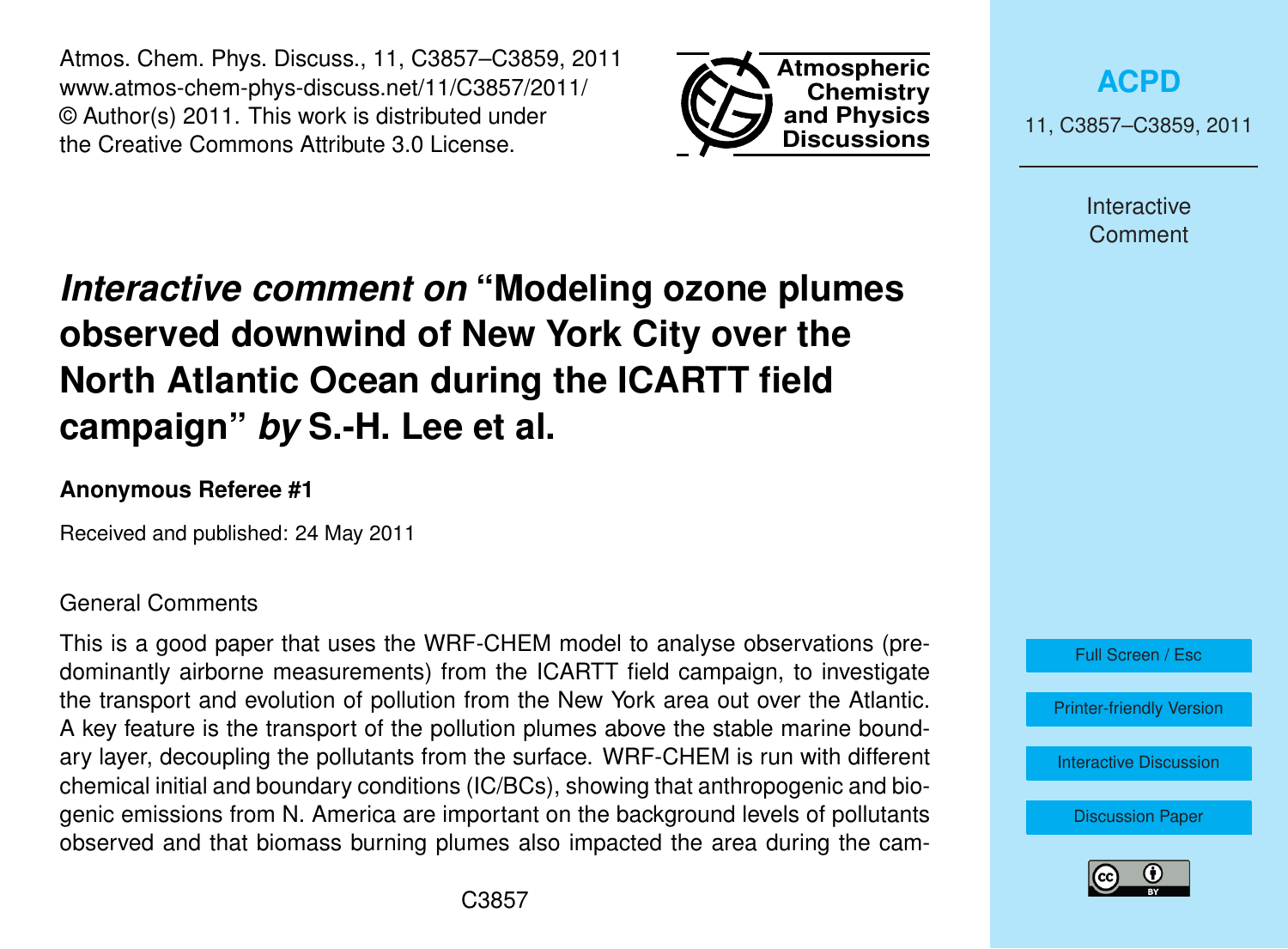paign. The paper helps to further understand the ICARTT observational data and also illustrates the importance of IC/BC in regional model studies.

This paper is well written. On the whole the description of the work performed and the discussion is detailed and thorough. The paper should be published in ACP, subject to a few minor points below.

#### Specific Comments

A major aspect of the paper is the impact of the IC/BCs, specifically dynamic IC/BCs. However, what is not very clear to me is the way these are treated in the control run. There are a few places in the text (e.g. page 14040, lines 22-25; page 14055, lines 18) which seem to imply that the control run had no chemical IC/BCs, where as in fact prescribed static chemical IC/BCs were employed. i.e. the text states that chemical IC/BCs are used in the sensitivity runs so thus implies that they were not in the control run.

The only description of the BCs that I can find for the control run is on page 14040, lines 15-16, which states "Model lateral boundary conditions applied for chemical species are constant inflow and zero gradient outflow conditions in the coarse domain". It is not clear to me what this means. A more detailed description is required. Although (page 14040, line 22-) describes the experimental set up of the chemical IC/BCs for the sensitivity runs, it never defines this as being "dynamic" or exactly what this term means in this context.

The text needs to be much clearer and consistent in the defining the type of IC/BCs used.

The other implication of these bits of text is that using IC/BCs (or more specifically dynamic IC/BCs) increases the simulated ozone. It does in the simulations considered, but surely this depends on the IC/BCs that might otherwise be used in the control run. Be careful not to imply more than is justified.

**[ACPD](http://www.atmos-chem-phys-discuss.net)**

11, C3857–C3859, 2011

Interactive **Comment** 

Full Screen / Esc

[Printer-friendly Version](http://www.atmos-chem-phys-discuss.net/11/C3857/2011/acpd-11-C3857-2011-print.pdf)

[Interactive Discussion](http://www.atmos-chem-phys-discuss.net/11/14031/2011/acpd-11-14031-2011-discussion.html)

[Discussion Paper](http://www.atmos-chem-phys-discuss.net/11/14031/2011/acpd-11-14031-2011.pdf)